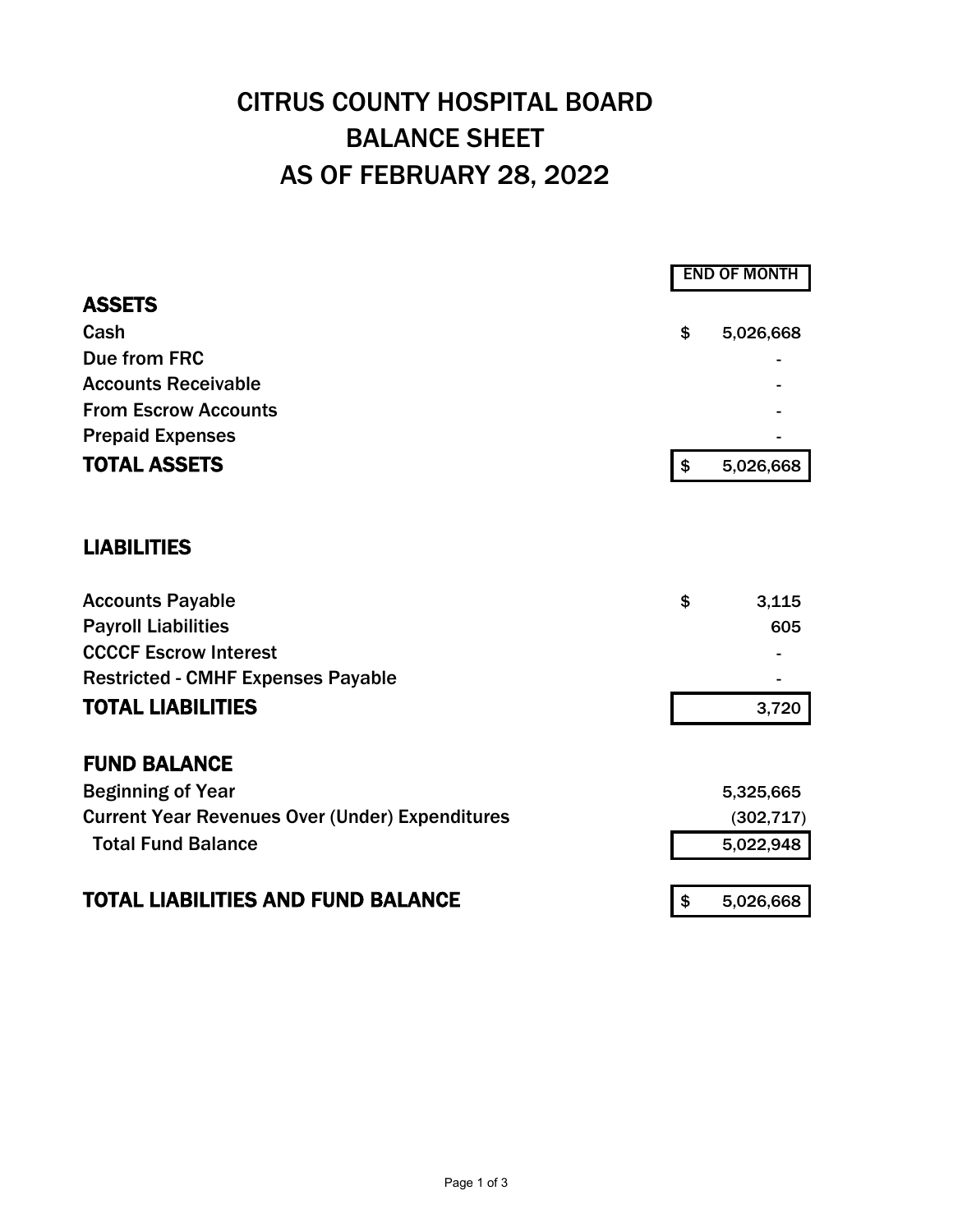## CITRUS COUNTY HOSPITAL BOARD STATEMENT OF REVENUES, EXPENDITURES AND CHANGES IN FUND BALANCE ACCUMULATION OF MONTHLTY AMOUNTS TO ARRIVE AT YEARLY AMOUNTS

|                                                                            | Oct-21               | Nov-21         | $Dec-21$       | $Jan-22$       | Feb-22       | $Mar-22$ | Apr-22                  | $May-22$                     | $Jun-22$                      | $Jul-22$ | <b>Aug-22</b> | $Sep-22$     | YEAR TO DATE      | 2021/22 BUDGET    |
|----------------------------------------------------------------------------|----------------------|----------------|----------------|----------------|--------------|----------|-------------------------|------------------------------|-------------------------------|----------|---------------|--------------|-------------------|-------------------|
| <b>REVENUES</b>                                                            |                      |                |                |                |              |          |                         |                              |                               |          |               |              |                   |                   |
| Ad valorem:                                                                |                      |                |                |                |              |          |                         |                              |                               |          |               |              |                   |                   |
| <b>Delinquent distributions</b>                                            | 29<br>\$             | \$             | $6$ $\sqrt{5}$ | \$             | \$           | <b>s</b> | \$.                     | \$                           | \$                            | -S       |               | - 95         | 35<br>l \$        | l s               |
| <b>Excess fees</b>                                                         |                      |                |                |                |              |          |                         |                              |                               |          |               |              |                   |                   |
| Interest income                                                            | 138                  | 124            | 114            | 116            | 102          |          |                         |                              |                               |          |               |              | 595               | 120,000           |
| Legal fees reimbursements                                                  |                      |                |                |                |              |          |                         |                              |                               |          |               |              |                   |                   |
| <b>Indemnity Refund CMS</b>                                                |                      |                |                |                |              |          |                         |                              |                               |          |               |              |                   |                   |
| Miscellaneous income                                                       |                      |                |                |                |              |          |                         |                              |                               |          |               |              |                   |                   |
| <b>TOTAL REVENUES</b>                                                      | 168                  | 130            | 114            | 116            | 102          |          |                         |                              |                               |          |               |              | 630               | 120,000           |
|                                                                            |                      |                |                |                |              |          |                         |                              |                               |          |               |              |                   |                   |
| <b>EXPENDITURES</b>                                                        |                      |                |                |                |              |          |                         |                              |                               |          |               |              |                   |                   |
| <b>Personnel Expenditures</b>                                              |                      |                |                |                |              |          |                         |                              |                               |          |               |              |                   |                   |
| <b>Salaries</b>                                                            | 10,439               | 10,550         | 23,753         | 10,661         | 10,661       |          |                         |                              |                               |          |               |              | 66,066            | 131,000           |
| <b>Employer social security tax</b>                                        | 647                  | 654            | 1,473          | 661            | 661          |          |                         |                              |                               |          |               |              | 4,096             | 8,500             |
| Employer medicare tax                                                      | 151                  | 153            | 344            | 155            | 155          |          |                         |                              |                               |          |               |              | 958               | 2,100             |
| State unemployment tax                                                     |                      |                |                | 11             | 3            |          |                         |                              |                               |          |               |              | 14                | 150               |
| <b>Health insurance</b>                                                    |                      |                |                |                |              |          |                         |                              |                               |          |               |              |                   | 9,170             |
| <b>Employer FRS contribution</b>                                           | 1,130                | 1,130          | 1,142          | 2,462          | 1,154        |          |                         |                              |                               |          |               |              | 7,016             | 13,500            |
| <b>ADP fees</b>                                                            | 429                  | 296            | 325            | 377            | 296          |          |                         |                              |                               |          |               |              | 1,722             | 3,950             |
| <b>Total Personnel Expenditures</b>                                        | 12,796               | 12,783         | 27,037         | 14,326         | 12,930       |          |                         |                              |                               |          |               |              | 79,872            | 168,370           |
| <b>Administrative Expenditures</b>                                         |                      |                |                |                |              |          |                         |                              |                               |          |               |              |                   |                   |
| <b>Tax Collector commissions</b>                                           | $\mathbf{1}$         | $\mathbf{0}$   |                |                |              |          |                         |                              |                               |          |               |              |                   |                   |
| Legal services- CCHB                                                       | 195                  | 1,380          |                | 360            | 840          |          |                         |                              |                               |          |               |              | 2,775             | 75,000            |
| Legal services- FRC issues                                                 | 14,332               |                |                |                | 2,275        |          |                         |                              |                               |          |               |              | 16,607            |                   |
| <b>Transcription services</b>                                              |                      |                |                |                |              |          |                         |                              |                               |          |               |              |                   |                   |
| <b>Audit fees</b>                                                          |                      |                |                |                |              |          |                         |                              |                               |          |               |              |                   | 10,300            |
| Audit fees - lease transactions                                            |                      |                |                |                |              |          |                         |                              |                               |          |               |              |                   |                   |
|                                                                            |                      |                |                |                |              |          |                         |                              |                               |          |               |              |                   | 7,000             |
| Accounting and website services                                            |                      |                |                |                |              |          |                         |                              |                               |          |               |              |                   | 4,500             |
| <b>Consulting fees-Auditor General operations audit</b>                    |                      |                |                |                | 750          |          |                         |                              |                               |          |               |              | 750               | 2,500             |
| Consulting fees- Funding needs study                                       |                      |                |                |                |              |          |                         |                              |                               |          |               |              |                   | 2,500             |
| <b>Bank fees</b>                                                           |                      |                |                |                |              |          |                         |                              |                               |          |               |              |                   | 200               |
| <b>Membership fees</b>                                                     | 175                  |                |                |                |              |          |                         |                              |                               |          |               |              | 175               | 300               |
| Office supplies, equipment and maintanence                                 |                      |                | 118            |                | 410          |          |                         |                              |                               |          |               |              | 528               | 500               |
| Telephone and internet                                                     | 289                  | 289            | 289            | 287            | 287          |          |                         |                              |                               |          |               |              | 1,440             | 4,000             |
| Printing and copying                                                       |                      |                |                |                |              |          |                         |                              |                               |          |               |              |                   | 400               |
| Postage, shipping, delivery                                                |                      |                |                | 322            |              |          |                         |                              |                               |          |               |              | 322               | 400               |
| Rent                                                                       | 480                  | 480            | 480            | 480            | 480          |          |                         |                              |                               |          |               |              | 2,402             | 5,800             |
| Travel, conferences and education                                          |                      |                |                |                |              |          |                         |                              |                               |          |               |              |                   | 500               |
| Insurance                                                                  | 47,165               |                |                |                |              |          |                         |                              |                               |          |               |              | 47,165            | 48,000            |
| Advertising                                                                | 43                   |                | 17             |                |              |          |                         |                              |                               |          |               |              | 60                | 300               |
| Miscellaneous expense                                                      |                      |                | 1.250          |                |              |          |                         |                              |                               |          |               |              | 1.250             | 3,000             |
| <b>Total Administrative Expenditures</b>                                   | 62,679               | 2,150          | 2,155          | 1,449          | 5,042        |          |                         |                              |                               |          |               |              | 73,475            | 165,200           |
| <b>Other Expenditures</b>                                                  |                      |                |                |                |              |          |                         |                              |                               |          |               |              |                   |                   |
| Contribution to Veterans Village of Citrus County                          |                      |                |                |                |              |          |                         |                              |                               |          |               |              |                   |                   |
| Contribution to Salvation Army - Mobil Canteen                             |                      |                |                | 150,000        |              |          |                         |                              |                               |          |               |              |                   |                   |
| <b>Contribution to CCCCF</b>                                               |                      |                |                |                |              |          |                         |                              |                               |          |               |              |                   |                   |
|                                                                            |                      |                |                |                |              |          |                         |                              |                               |          |               |              |                   |                   |
| <b>TOTAL EXPENDITURES</b>                                                  | 75,475               | 14,932         | 29,191         | 165,776        | 17,972       |          |                         |                              |                               |          |               |              | 303,347           | 333,570           |
| <b>EXCESS OF REVENUES OVER (UNDER)</b>                                     |                      |                |                |                |              |          |                         |                              |                               |          |               |              |                   |                   |
| <b>EXPENDITURES</b>                                                        | (75, 308)            | (14, 802)      | (29, 077)      | (165, 660)     | (17, 870)    |          |                         |                              |                               |          |               |              | (302, 717)        | (213,570)         |
|                                                                            |                      |                |                |                |              |          |                         |                              |                               |          |               |              |                   |                   |
| <b>OTHER SOURCES</b>                                                       |                      |                |                |                |              |          |                         |                              |                               |          |               |              |                   |                   |
|                                                                            |                      |                |                |                |              |          |                         |                              |                               |          |               |              |                   |                   |
| Reserve for preservation of CCHB assets<br>(Ch. 2014-254, Laws of Firoida) |                      |                |                |                |              |          |                         |                              |                               |          |               |              |                   |                   |
|                                                                            | 5,325,665            | 5,325,665      | 5,325,665      | 5,325,665      | 5,325,665    |          |                         |                              |                               |          |               |              | 5,325,665         |                   |
|                                                                            |                      |                |                |                |              |          |                         |                              |                               |          |               |              |                   |                   |
|                                                                            |                      |                |                |                |              |          |                         |                              |                               |          |               |              |                   |                   |
| <b>EXCESS OF REVENUES AND OTHER USES OVER</b>                              |                      |                |                |                |              |          |                         |                              |                               |          |               |              |                   |                   |
| (UNDER) EXPENDITURES AND OTHER USES                                        | $5,250,357$ \$<br>\$ | $5,310,862$ \$ | 5,296,587 \$   | $5,160,005$ \$ | 5,307,794 \$ | $\sim$   | $\frac{1}{2}$<br>$\sim$ | $\sqrt{2}$<br>$\blacksquare$ | $$^{\circ}$<br>$\blacksquare$ | l s      | ls.           | $\mathsf{I}$ | 5,022,948<br>l \$ | (213,570)<br>l \$ |
|                                                                            |                      |                |                |                |              |          |                         |                              |                               | $\sim$   | $\sim$        | $\sim$       |                   |                   |